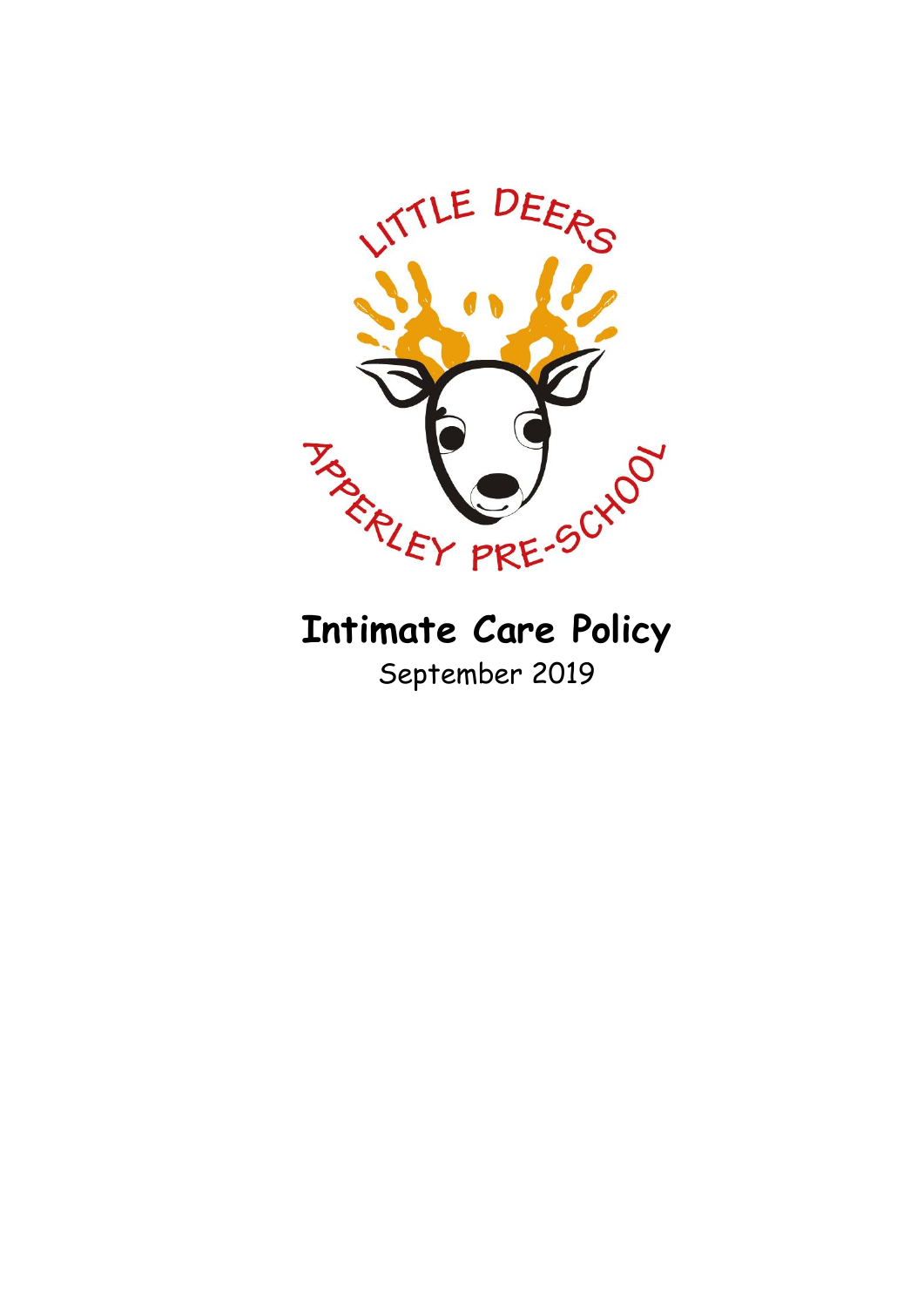**General Welfare Requirement: Safeguarding and Promoting Children's Welfare** The provider must take necessary steps to safeguard and promote the welfare of children

### **Promoting health and hygiene**

## **Nappy changing**

#### **Policy statement**

No child is excluded from Little Deers Apperley Pre-school who may, for any reason, not yet be toilet trained and who may still be wearing nappies or equivalent. We work with parents towards toilet training, unless there are medical or other developmental reasons why this may not be appropriate at the time.

We make necessary adjustments to our bathroom provision and hygiene practice in order to accommodate children who are not yet toilet trained.

We see toilet training as a self-care skill that children have the opportunity to learn with the full support and non-judgemental concern of adults.

#### **EYFS key themes and commitments**

| <b>A Unique Child</b>  | <b>Positive</b>      | <b>Enabling</b>      | <b>Learning and</b> |
|------------------------|----------------------|----------------------|---------------------|
|                        | <b>Relationships</b> | <b>Environments</b>  | <b>Development</b>  |
| 1.2 Inclusive practice | 2.2 Parents as       | 3.2 Supporting every |                     |
| 1.4 Health and well-   | partners             | child                |                     |
| being                  | 2.4 Key person       |                      |                     |

#### **Procedures**

- All staff will already have enhanced DBS clearance or List 99
- Young children from two years should wear 'pull ups' or other types of trainer pants as soon as they are comfortable with this and their parents agree
- Changing areas are warm and there are safe areas to lay young children if they need to have their bottoms cleaned.
- We request that parents of children not yet toilet trained send in a named bag to every session, to include a supply of nappies/pull-ups, nappy sacks and wipes.